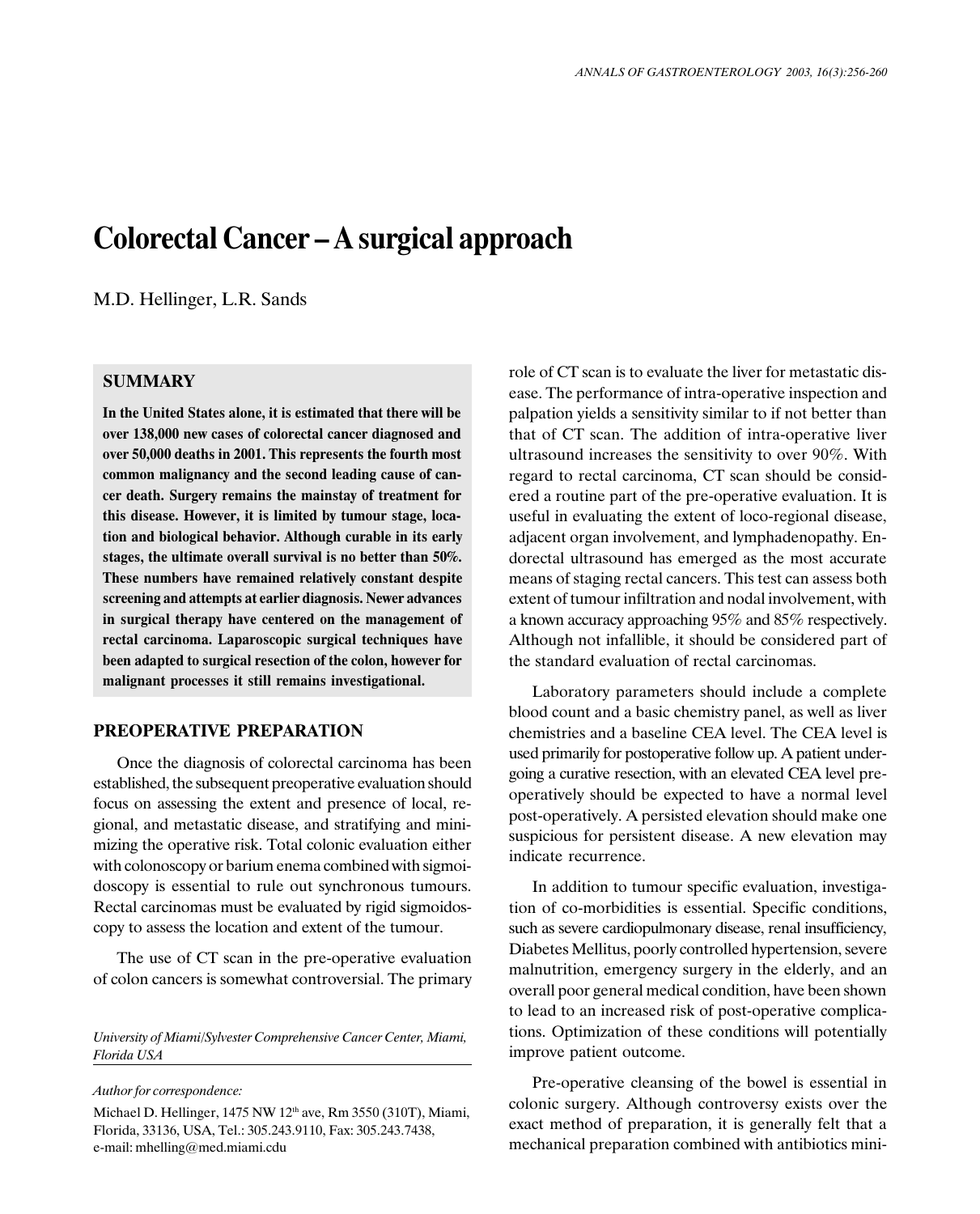mizes the risk of wound related complications. Mechanical preparation is usually accomplished via an oral lavage solution. Most frequently, non-absorbable oral antibiotics are given at intervals over the 24 hours prior to surgery. Intravenous antibiotics given just prior to beginning the surgical procedure may accompany this. The chosen antibiotics should cover the gram negative and anaerobic enteric organisms.

## SURGICAL THERAPY FOR COLON CARCINOMA

The goals of surgical intervention include thorough abdominal exploration, removal of the primary tumour with adequate margins, complete regional lymphadenectomy, and creation of a safe anastomosis. Successful complication free surgery requires reliance on the following principles: adequate blood supply to the non-resected colon, a tension-free anastomosis, and absence of inflammation and infection. The extent of resection is determined not only by the location of the tumour, but also by the blood supply and lymphatic drainage of the tumour bearing area, the blood supply of the remaining colon, and the presence of adjacent organ involvement. The goal is to perform an en bloc resection of all involved structures along with the regional lymphatics. Therefore, a thorough understanding of the lymphatic and vascular anatomy is essential in planning the surgical strategy.

For lesions confined to the right colon and hepatic flexure, a standard right emicolectomy should be performed. This involves sacrifice of the ileocolic, right colic and right branch of the middle colic arteries. For transverse colon lesions, a transverse colectomy may be adequate. However, secondary to concerns regarding tenuous blood supply to the region of the flexures, an extended right hemicolectomy may be a better option. This involves resection of the colon from terminal ileum to descending colon. The ileocolic, right colic, middle colic arteries are sacrificed in this resection. Generally a small intestine to colonic anastomosis is considered safer due to the better vascular arcade of the terminal ileum. Lesions of the left colon are treated by left colectomy, and those of the sigmoid are treated by sigmoid colectomy with a colorectal anastomosis.

Margins of five centimeters are considered acceptable. For most colonic lesions, attaining this margin is not problematic, since resection involves sacrifice of a substantial portion of bowel. High ligation of the vascular pedicles at their origin is generally not considered essential. Involvement of the most proximal of lymph

nodes is considered to represent systemic disease and no survival benefit has been demonstrated.

The tumour or tumour containing bowel is sometimes found to be adherent to adjacent structures. Many times it is impossible to distinguish between malignant involvement and inflammatory adhesions. Although historically only 60% of such adhesions are found to be malignant, separation of the involved structures has led to a decreased survival and increased local recurrence rate. Therefore, therapy should involved en bloc resection of all involved structures whenever feasible, to ensure negative margins. An exception to this is if any such radical surgery would involve morbidity that would exceed any possible benefit achieved from a radical surgical procedure.

Obstructing colonic malignancies require special attention. Those on the right side of the colon can, in most instances, be safely resected with a primary ileocolic anastomosis. This includes transverse colonic neoplasms, which can be managed with an extended colectomy. Management of lesions of the left colon is somewhat more controversial, and several treatment alternatives are available. Primary resection with immediate anastomosis of the unprepared colon, although practiced in some centers, is to be discouraged secondary to excessively high rates of anastomotic leakage. Traditionally, the so-called three-stage approach was practiced. This involved proximal diversion as an initial step, followed by subsequent resection and anastomosis. Colostomy reversal was then performed as a third procedure. The major disadvantages of this technique include leaving the diseased segment behind, the need for multiple surgical procedures, a high mortality rate, and a prolonged hospital stay.

More recently the three-stage approach has been abandoned in favour of the two stage procedures. Immediate resection is combined with a colostomy and mucous fistula or Hartmann's closure of the rectal stump. Another alternative is to perform primary anastomosis with proximal fecal diversion. With these approaches, hospital stay and morbidity are decreased. However, up to 40% of patients never have their colostomies reversed.

An attractive alternative for selected patients may be immediate subtotal or total abdominal colectomy with ileorectal anastomosis. The advantages of this technique include a one stage procedure, a single shorter hospital stay, no need for a stoma, and reduction of the risk of synchronous or metachronous lesion. Disadvantages include the potential for long-term diarrhea and increased morbidity.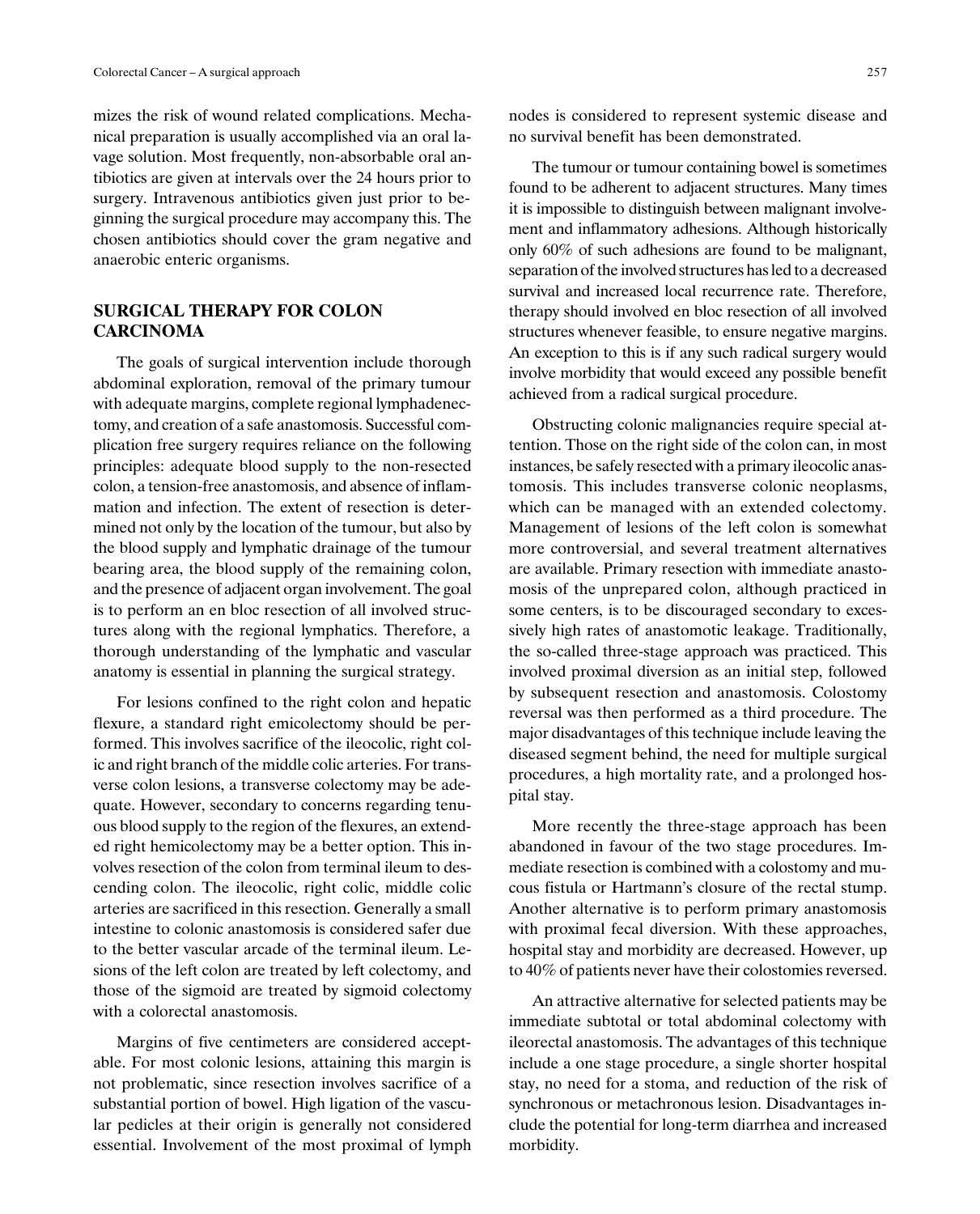A less commonly used alternative is on-table colonic lavage. The technique consists of resecting the involved segment of colon, followed by high volume lavage of the remaining colon with a standard saline solution. Although this technique may add up to an hour of operative time, and involves mobilization of both flexures, it can be performed safely with no increase in morbidity. Other rarely utilized alternatives include Intraluminal bypass, or laser recanulization of the lumen or endoluminal stent placement followed by elective resection.

Perforated colonic malignancies are associated with a poor prognosis and a high rate of local recurrence. The perforated bowel segment should be resected at the initial surgical procedure to remove a potential source of ongoing sepsis. Most commonly a primary stoma is performed. However, in selected instances a primary anastomosis may be considered and combined with proximal fecal diversion.

Although we most commonly embark on surgery with intent for cure, there are instances when surgery is performed in a palliative fashion. In fact, in patients with limited metastatic hepatic or pulmonary disease curative surgery for both the primary malignancy and the metastatic deposits may be performed. In the face of more widespread metastatic disease, resection directed towards elimination of symptoms of the primary process should be advocated. This approach will avoid the complications of bleeding, obstruction and perforation. In addition, these resections may in fact prolong patient survival.

#### LAPAROSCOPIC COLORECTAL RESECTION

Laparoscopic colon resection has become an accepted approach for a variety of benign colorectal conditions. Advantages include faster recovery, shorter hospital stays, fewer complications, less post-operative pain and disability, and better cosmesis. However, concerns regarding the oncological results have limited the acceptance of this technique. Many studies have looked at the extent of resection, resection margins, and lymph node harvest. These have all shown comparable results to open surgery. However, reports of port site and extraction site recurrence have generated considerable concern. Therefore, although short-term results are comparable to open surgery, results from long-term trials will determine the applicability of this approach.

## SURGICAL MANAGEMENT OF RECTAL **CANCER**

The mainstay of therapy for rectal adenocarcinoma is surgical resection. This may be accomplished via several different techniques depending on the size, stage, and histologic characteristics of the tumour. Neoadjuvant therapy may also be considered for patients with more advanced lesions in an attempt to downstage these lesions and thereby allow an adequate resection margin, reducing local recurrence, and possibly salvaging the sphincter muscles.

The goals of treatment for patients with rectal cancer include surgical cure with long-term survival, without local recurrence of tumour, and with sphincter salvage. Attaining these goals depends on several factors including characteristics of the tumour itself, patient related issues, and the experience and expertise of the surgeon. Tumour characteristics that are important to consider include tumour stage, degree of differentiation, and lymphatic, vascular or perineural invasion. Patient factors that may alter the type of procedure that may be done include the age of the patient, the overall health and co-morbid conditions, and sphincter competency. The expertise and case volume of the surgeon, including a thorough understanding of deep pelvic anatomy, will also contribute to the type of procedure to be performed.

The surgical options available for patients with rectal cancer can be divided into two main types of procedures. These include local or trans-perineal procedures and abdominal procedures. Trans-perineal procedures are best considered in patients whose tumours are well differentiated, 3 centimeters or less in size, stage T1 by endorectal ultrasound, without evidence of lymphovascular or perineural invasion. These tumours should ideally be palpable by digital rectal examination.

The most common perineal procedure performed to treat rectal cancer is a full thickness trans-anal resection. This procedure is typically done under regional or general anesthesia in either the prone jack-knife or lithotomy position depending on the location of the tumour. A full thickness disc excision of the bowel wall is performed, optimally with a 2-centimeter margin circumferentially around the tumour. The bowel wall is then closed in a transverse manner with interrupted absorbable sutures in order not to compromise the luminal diameter of the bowel.

Another less commonly used perineal procedure is a trans-sphincteric excision. This procedure is most suitable for lesions located 8-12 centimeters from the anal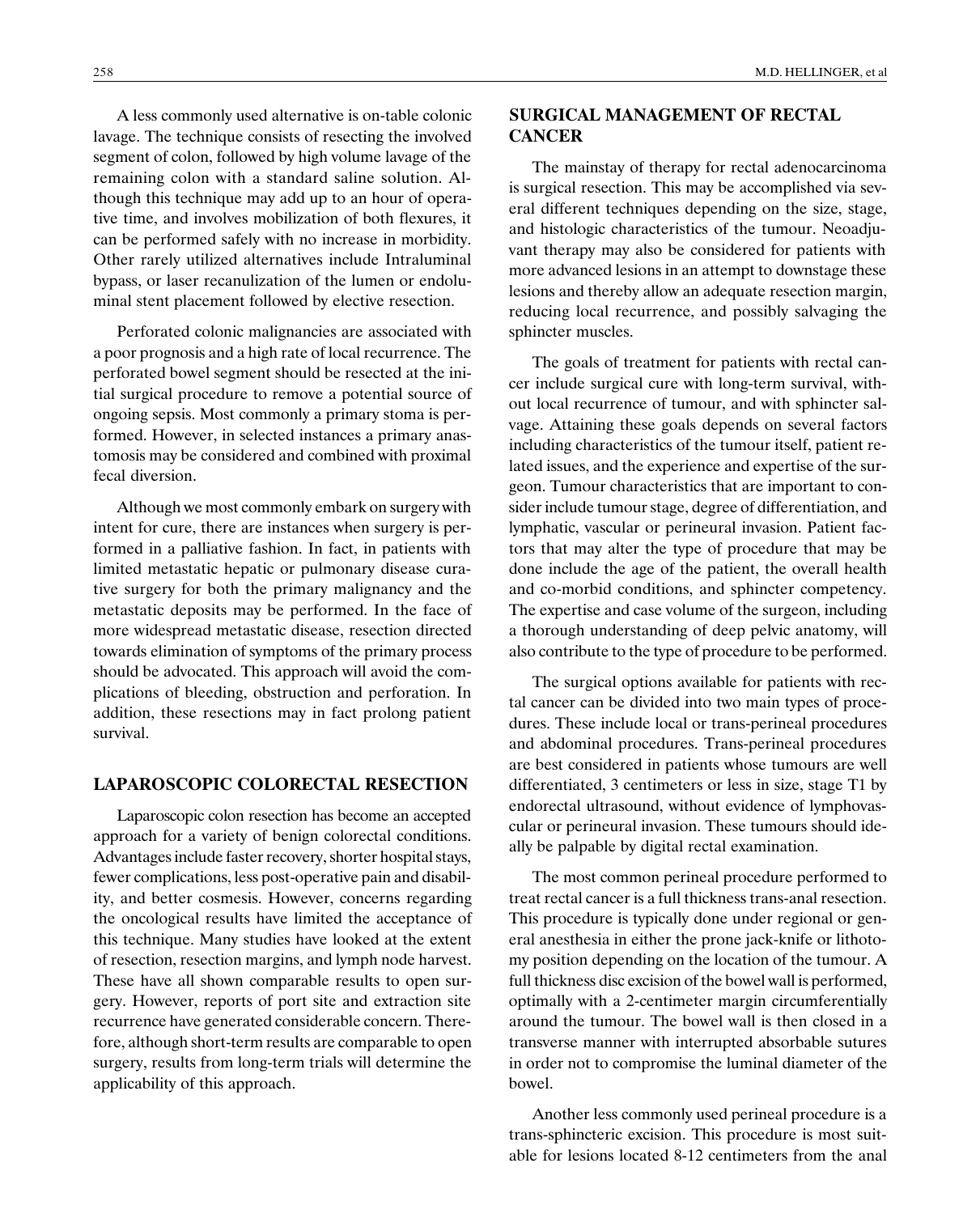verge on the anterior wall of the rectum. It is performed with the patient in the prone jack-knife position. The entire posterior wall of the anorectum is divided longitudinally marking the muscles with stay sutures for proper identification. The tumour is resected with a clear margin while the anterior wall of the rectum is closed. The posterior layers are then properly re-approximated.

Trans-anal endoscopic microsurgery is a newer more complex technique that can remove lesions of the upper rectum. It requires specialized and expensive equipment and proper training. The equipment essentially uses a large bore operating proctoscope and a binocular optical system with magnification. Rectal distension with carbon dioxide permits dissection of the tumour with the use of laparoscopic-type instruments through working channels of the sigmoidoscope.

Other trans-anal techniques include the use of electrocautery, cryotherapy, laser and photodynamic therapy, and endocavitary radiation. These techniques are beneficial for palliation, allowing for control of bleeding and prevention of colonic obstruction. Photodynamic therapy may be used to treat small rectal lesions. In this therapy, a photosensitizing agent that is preferentially taken up by neoplastic tissue is given to the patient. A red light from a laser is then applied to the lesion. This causes the release of singlet oxygen from the drug, which is cytotoxic and kills the tumour cells.

The abdominal approaches to rectal cancer are used for lesions that are not amenable to trans-anal resection, higher staged lesions, or lesions that are poorly differentiated. Lesions of the upper rectum are treated in a manner similar to colon cancer and an anastomosis of the bowel is fashioned to the middle or lower rectum after a 5 centimeter margin is obtained on the resected specimen. Lesions of the middle and lower rectum are treated similarly in that a sharp total mesorectal excision (TME) is performed and a colo-anal anastomosis is then fashioned. A minimum 2 centimeter distal margin should ideally be obtained in these cases. However, there is data suggesting that less of a margin may be adequate. Lesions of the distal rectum, invading the anorectal musculature, will require an abdomino-perineal resection and a permanent colostomy.

The concept of total mesorectal excision has been advocated in order to adequately clear all of the lymph bearing tissue as well as the blood supply of the rectum. This procedure has been promoted by many colorectal surgeons and should be done sharply with scissors or electrocautery in order to prevent disturbing the plane enveloping the lymphatic-bearing tissue of the mesorectum. Destruction of this plane has been one of the reasons suggested for tumour recurrence. Local recurrence rates as low as 4% have been reported when proper total mesorectal excision is performed.

In addition to TME, lateral spread must also be considered. There does not, however, appear to be any difference in lateral clearance of lymph nodes whether an APR or a sphincter saving procedure is performed. Lateral spread of tumour occurs by both direct extension and by lymphatic routes.

There have been several studies comparing sphincter salvage procedures to abdomino-perineal resection. The majority of studies fail to show any difference in local recurrence rates between the two procedures. However there have been a few studies which do show a significant difference in local recurrence rates between the two procedures with sphincter sparing procedures reporting a higher recurrence rate. These studies, however, generally compare the experiences of many different surgeons at different hospitals, many of whom were not specialty trained in colorectal surgery.

Sphincter salvage surgery does pose the risk of anastomotic leaks, which have a reported occurance between 3% and 18%. However, this has not affected the overall mortality of this procedure and when sphincter sparing procedures are compared to APR, there has been no significant difference in operative mortality. A temporary diverting stoma should be strongly considered in patients who undergo an anastomosis below the level of 4 centimeters from the dentate line, due to the higher risk of anastomotic leak in these patients. In addition, fecal diversion should also be considered in patients treated with neoadjuvant chemoradiation. The fecal diversion is generally kept in place for 12 weeks, until there has been complete healing of the anastomosis.

Rectal reconstruction may be performed via a straight colo-anal anastomosis or by creating a colonic reservoir for the storage of stool. Patients who undergo a straight anastomosis seem to have more difficulty with urgency, frequency, and occasional tenesmus in the initial postoperative period. This "low anterior syndrome" is thought to be due to a loss of the native rectal reservoir. Therefore, creation of a colonic pouch recreates this reservoir. These patients seem to have a functional advantage for approximately two years until the bowel proximal to the straight anastomosis distends and accommodates stool.

The overall quality of life after sphincter salvage procedures is greater compared to APR. Almost all patients